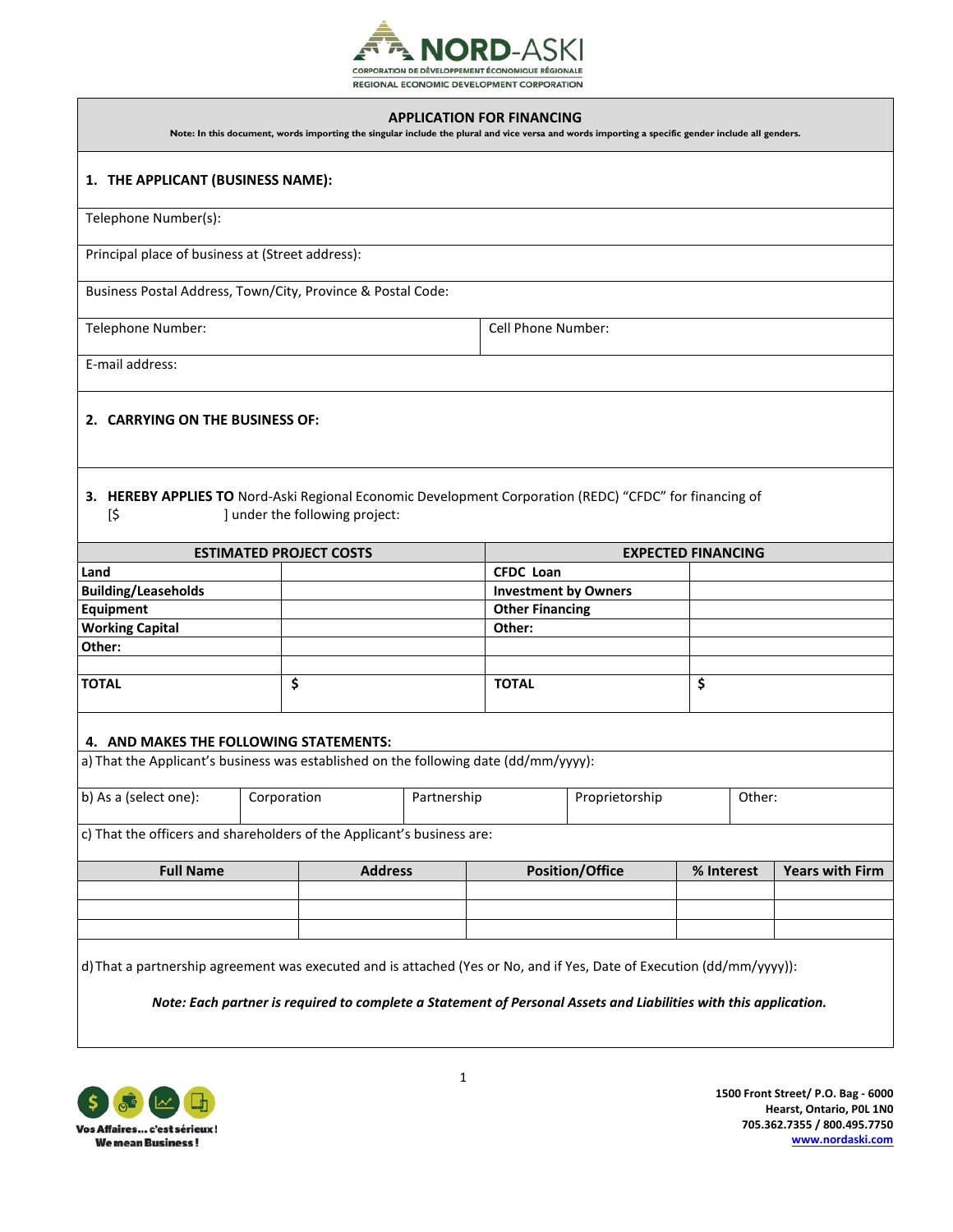

| e) That this project is expected to influence the following:                                                                                                                                                                                                                                                                                                                     | New jobs:                                 |                | Jobs Maintained: |     |
|----------------------------------------------------------------------------------------------------------------------------------------------------------------------------------------------------------------------------------------------------------------------------------------------------------------------------------------------------------------------------------|-------------------------------------------|----------------|------------------|-----|
| f) That the Applicant will notify the CFDC immediately of any application pending and under consideration by another lender, or if<br>negotiations are entered into, or an offer of financing is received, during the period of the CFDC's consideration of this application.                                                                                                    |                                           |                |                  |     |
| g) That the Applicant carries a bank account(s) at:                                                                                                                                                                                                                                                                                                                              |                                           |                |                  |     |
| <b>Name of Financial Institution</b>                                                                                                                                                                                                                                                                                                                                             |                                           | <b>Address</b> |                  |     |
|                                                                                                                                                                                                                                                                                                                                                                                  |                                           |                |                  |     |
|                                                                                                                                                                                                                                                                                                                                                                                  |                                           |                |                  |     |
|                                                                                                                                                                                                                                                                                                                                                                                  |                                           |                |                  |     |
| and will instruct the Financial Institution(s) to give the Corporation full information concerning the Applicant's affairs.                                                                                                                                                                                                                                                      |                                           |                |                  |     |
| h) That there has been no material adverse change in the financial position or operations of the Applicant since [<br>being the end of the last fiscal year of the Applicant for which a balance sheet and a profit and loss statement have been furnished.                                                                                                                      |                                           |                |                  | J,  |
| i) That there is no litigation in course or threatened, nor any proceedings before any court, tribunal, governmental board or agency<br>now in course or threatened, and that there is no unexecuted judgement rendered against the Applicant except:<br>(Litigation/proceedings involving the Applicant and/or any close related individual or corporation should be reported.) |                                           |                |                  |     |
| 5. ENVIRONMENT: Is the Applicant, and if applicable, the Guarantor(s) engaged in operations and processes that require:                                                                                                                                                                                                                                                          |                                           |                |                  |     |
| a) Disposal and/or treatment (either onsite or offsite) of industrial wastes or by-products<br>that could contaminate the soil or groundwater (e.g. hydrocarbon/water mixtures and<br>emulsions, solid, liquid or gaseous chemical products, organic solvents or wastes,<br>organic wood-preserving chemicals, infectious waste, radioactive waste, PCB's, etc.)?                |                                           | <b>YES</b>     | NO.              | N/A |
| b) Discharge of wastewater that contains such wastes or by-products into water bodies or<br>into a sewage system?                                                                                                                                                                                                                                                                |                                           | <b>YES</b>     | <b>NO</b>        | N/A |
| If yes, to either one of the above, please provide details on nature of the activities and the address of the site(s) on which they are<br>undertaken:                                                                                                                                                                                                                           |                                           |                |                  |     |
|                                                                                                                                                                                                                                                                                                                                                                                  | <b>DISCLOSURE &amp; RELEASE STATEMENT</b> |                |                  |     |

# **6. THE APPLICANT UNDERSTANDS AND AGREES THAT:**

- a) The Applicant will be responsible for payment of all charges relative to preparation, execution and registration of such documents as may be required by the CFDC or its solicitors and an administration fee of 0.5% will be charged for all approved loans;
- b) The terms and conditions of any financing which may be authorized will be set forth in a Letter of Offer, for agreement and acceptance by the Applicant; or



**1500 Front Street/ P.O. Bag - 6000 Hearst, Ontario, P0L 1N0 705.362.7355 / 800.495.7750 [www.nordaski.com](http://www.nordaski.com/)**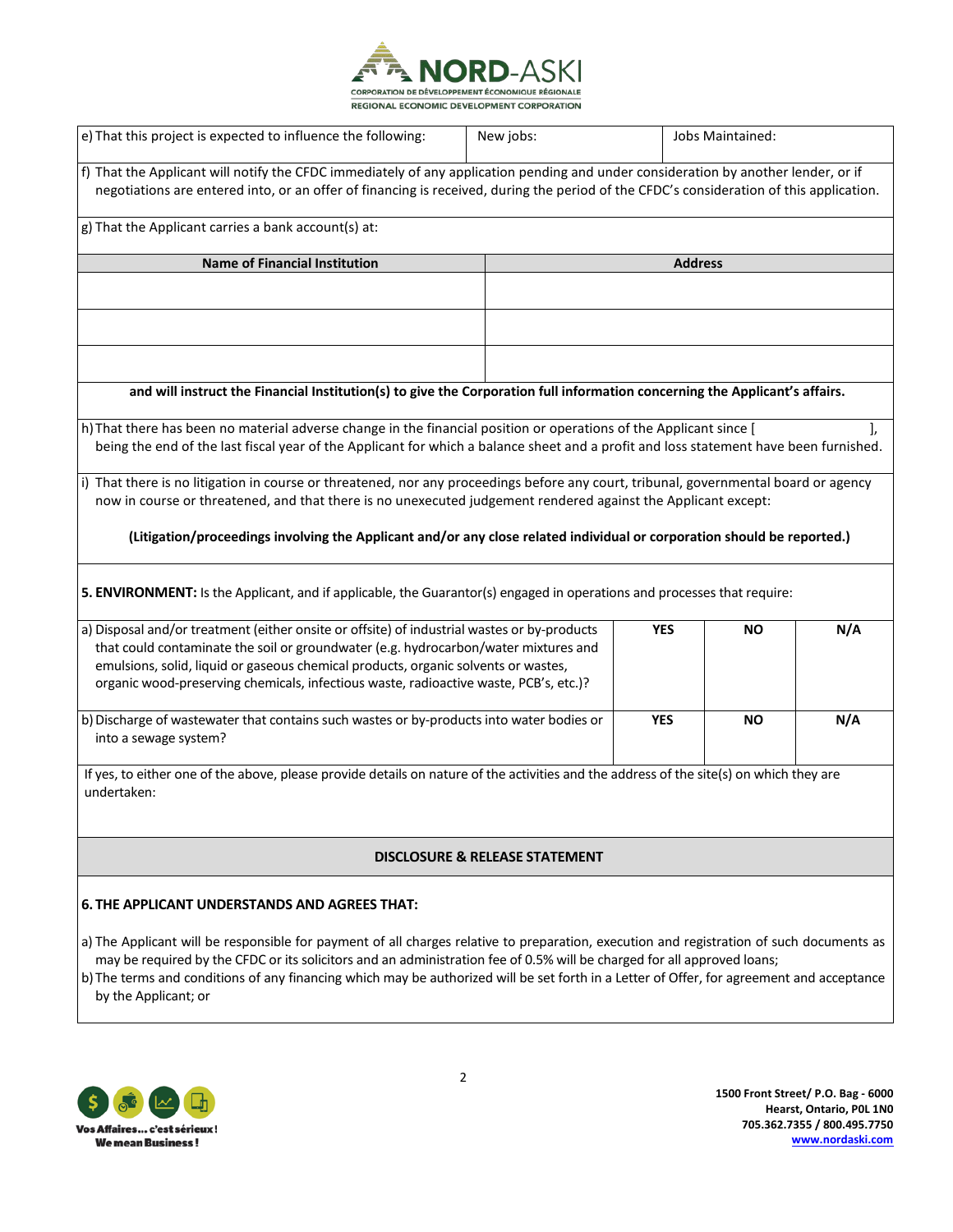

- c) The statements made herein are for the express purpose of obtaining from the CFDC and are to the best of the Applicant's knowledge and belief true and correct. The Applicant understands that additional information in support of this application must be supplied to the CFDC, if requested, before adequate consideration can be given to this application. The Applicant realizes that any present future indebtedness of the Applicant, or the Applicant's business, to the CFDC may become due and payable if any information provided by the Applicant to the CFDC proves to be inaccurate or incomplete;
- d)In applying for this financing and, in the event that the CFDC approves such application, the Applicant's personal and confidential business information will be requested from the Applicant and/or collected from third parties that have information about the Applicant's business and personal financial status for the purposes of determining the Applicant's eligibility for financing and reporting to FedNor/ISED.

## **7.DISCLOSURE, RELEASE AND WAIVER OF LIABILITY**

- a) The Applicant acknowledges that he approached the CFDC to obtain information about business and has, or is preparing a business plan.
- b) The Applicant acknowledges that he is solely responsible for the success or failure of his business, and that any information which is provided to the Applicant by representatives of the CFDC is for the Applicant's understanding only. It is the Applicant's responsibility to verify the accuracy of such information or to seek additional information concerning any aspects of the Applicant's proposed business.
- c) The Applicant further agrees to hold the CFDC, its employees, volunteers, representatives, and agents harmless and hereby releases and discharges the CFDC from any actions, damages, claims or demands which may arise, directly or indirectly, as a result of any act or omission by the CFDC in providing information to the Applicant, and to indemnify the CFDC from any such actions, damages, claims or demands which might be suffered by the Applicant's business or any guarantor in connection with any such information, the Applicant's participation in any and all of the CFDC's services, or non-compliance with Federal and Provincial laws and regulations.
- d) The Applicant acknowledges that he is solely responsible for the hiring, employment, dismissal and all related matters with respect to persons employed as well as contractual arrangements with individuals or firms.
- e) The Applicant acknowledges that he is responsible for payment of all legal fees, property appraisals, and other costs or expenses incurred in connection with this application and, in the event that the CFDC approves funding, the completion of the transaction.

## **8. ENVIRONMENT DECLARATION**

The Applicant and, if applicable, the Guarantor(s):

- a) Are operating their business in conformity with all environmental legislation;
- b)Confirm that their assets, including real estate, comply with all environmental legislation;
- c) Have not used their assets in violation of environmental laws and no proceedings are underway, nor have any notice(s) been received concerning any alleged violations(s) of environmental laws;
- d) Have not given a waiver concerning any compliance and/or violation of environmental laws to the prior owners of their assets;
- e) Warrants that any environmental issues or concerns as known to the Applicant and/or the Guarantor(s) have been disclosed to the CFDC, and that activities as required, are in compliance with all applicable legislation, including the Canadian Environmental Assessment Act and the Canadian Environmental Protection Act.

## **9. COLLECTION, USE, AND DISCLOSURE OF PERSONAL AND BUSINESS INFORMATION**

- a) The Applicant acknowledges that, as the operation of the CFDC is financially supported by the Government of Canada, representatives of FedNor/ISED are permitted access to the files of the CFDC for monitoring and evaluation purposes and that the Applicant may be contacted by representatives of FedNor/ISED and that, such information as is acquired by the Ministry will be treated as confidential.
- b)The Applicant acknowledges that, any recipient of the CFDC's services shall assist in completing any evaluation of the outcomes and impacts (current or in the future) that result from obtaining services from the CFDC. A representative of FedNor/ISED, or a consultant obtained on their behalf, may contact you or your business to gather pertinent information to provide an evaluation of the impact of the CFDC's services and to request your cooperation to ensure a successful outcome. The Applicant is assured that all information will remain confidential.